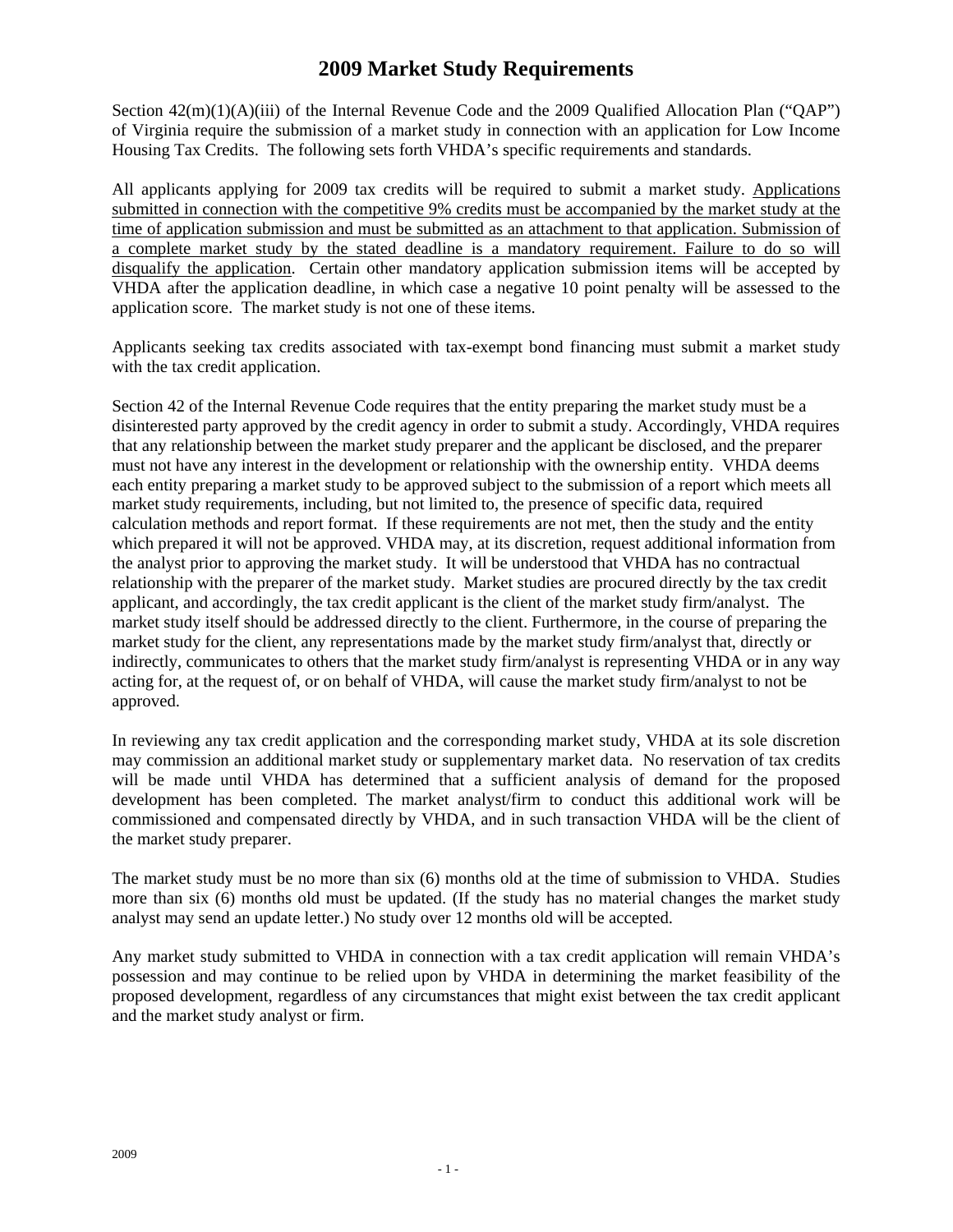On occasion there are inconsistencies between certain representations in the tax credit application and representations in the market study pertaining to various development attributes, such as architectural features, unit amenities, site amenities, etc. Note that in these instances VHDA will rely only upon representations made in the tax credit application, including supporting application documentation, as the basis for any allocation of tax credits. However, in those instances where the degree of inconsistency implies a disconnection between the tax credit applicant and the market analyst, then the market study will not be approved and the tax credit application may be disqualified.

# **The market study should be submitted in both electronic and printed hardcopy format.**

A complete market study must provide the following information:

# **A. Executive Summary**

- 1. Provide a brief description of the subject property including target population (family/elderly), special needs population, income targeting, construction type, number of buildings, number of units, as well as a physical description of the site, existing buildings (if any) etc.
- 2. Indicate the average vacancy rates at reported comparables in the Primary Market Area (PMA) This must include all tax credit properties located within the PMA.
- 3. Provide a brief statement regarding the capture rates and absorption period based on the proposed rents, unit mix and income targeting.
- 4. Provide a conclusion about the strength of the proposed property in that market area.
- 5. State any recommended modifications to the proposed property and indicate the impact of those changes on the capture rates and absorption period.

# **B. Property Description**

- 1. Property Location
- 2. Construction Type New Construction, Rehabilitation, Adaptive Reuse
- 3. Occupancy Type Family, Elderly
- 4. Target Income Group
- 5. Special Population if applicable
- 6. Number of Buildings
- 7. Number of Stories
- 8. Structure Type Garden Apartments, Townhouse
- 9. Number of Units By Bedroom Size
- 10. Indicate If The Proposal Is A Scattered Site Development
- 11. Proposed Rents and Utility Allowances
- 12. Proposed Site and Unit Amenities. Note that site amenities of one phase of a development cannot be included as amenities in subsequent phases of a development.

# **C. Site Evaluation**

- 1. The market analyst must visit the site and the market area in general. The date of the visit should be noted in the study.
- 2. Describe the physical features of the site and adjacent parcels. Any negative attributes of the site should be indicated in terms of how they may impact development feasibility. Also describe surrounding land uses, employment, transportation and other services.
- 3. Include good quality color photographs of the subject property and surrounding areas.
- 4. Include a map which clearly identifies the location of the subject property. This map should also identify retail centers, schools (family developments only), employment, healthcare and other local amenities which would be important to the subject property's tenant population. Distance of these from the subject property should also be indicated.
- 5. Include a map identifying all existing and pipeline properties representing competitive developments which could affect lease-up of the proposed property.
- 6. State a conclusion of the site in terms of overall development marketability.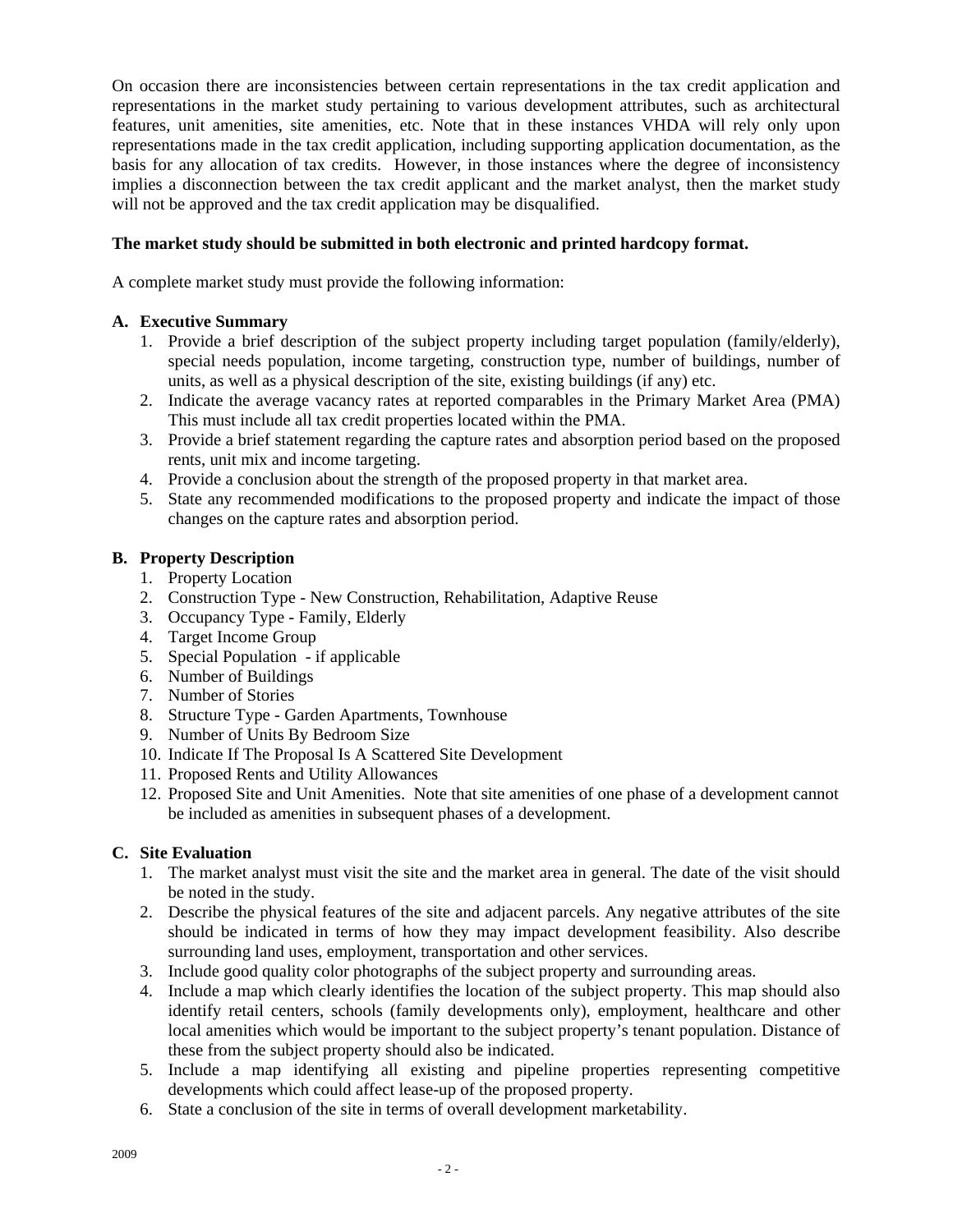# **D. Primary Market Area**

- 1. The primary market area is to be defined solely by the market analyst and must conform to all requirements.
- 2. The primary market area must be the area from which the development would reasonably be expected to draw the majority of its tenants.
- 3. The market study must include a map which outlines the primary market area.
- 4. All sites of a scattered site development must be within the boundaries of the primary market area.
- 5. The analyst must provide a narrative statement describing the reasoning used in making the primary market area determination.
- 6. Primary market areas are prohibited from being defined using concentric rings.
- 7. Secondary and tertiary markets are strongly discouraged for purposes of calculating demand. If used, must provide detailed explanation of reasoning and source of demand. This will be closely scrutinized by VHDA staff.
- 8. Analysts are encouraged to be conservative in defining the primary market area.
- 9. Primary market areas deemed to be inappropriate by VHDA will cause the market study/analyst to be rejected, and may cause the tax credit application to be disqualified.

# **E. Market Area Employment Trends**

- 1. Employment by industry indicate the number employed and percentage of total in PMA.
- 2. Major current employers, workforce size and anticipated expansions or contractions. Also indicate any planned new employers and their impact on employment in the area.
- 3. Employment and unemployment trends in the PMA and, where possible, locality total workforce figures. Provide annualized figures on trends. (Ex: average annual increase in employment of 1.3%)
- 4. Provide a narrative analysis of the data, including a conclusion relating the data to demand for the proposed housing.

# **F. Market Area Demographic Data**

Provide the following demographic information for the market area, giving historical data as well as current data and estimates. Include data on population trends and household trends from 2000 to 2008, with projections to 2011. Reputable sources of data should be used. Those sources should be clearly identified in the report. Both numbers and percentages must be shown for the data below. Annualized growth figures must be included. Provide a narrative analysis of the data indicating conclusions regarding the impact of these trends on demand for housing. For these purposes elderly is defined as 65 and older.

# **1. Population Trends**

- a. total population
- b. population by age group
- c. number of elderly and non-elderly (elderly proposals only)

# **2. Household Trends**

- a. total number of households and average household size
- b. the number of owner and renter household (if appropriate, breakout by elderly/non-elderly)
- c. households by income (if elderly development, indicate income distribution of elderly households only)
- d. renter households by number of persons in the household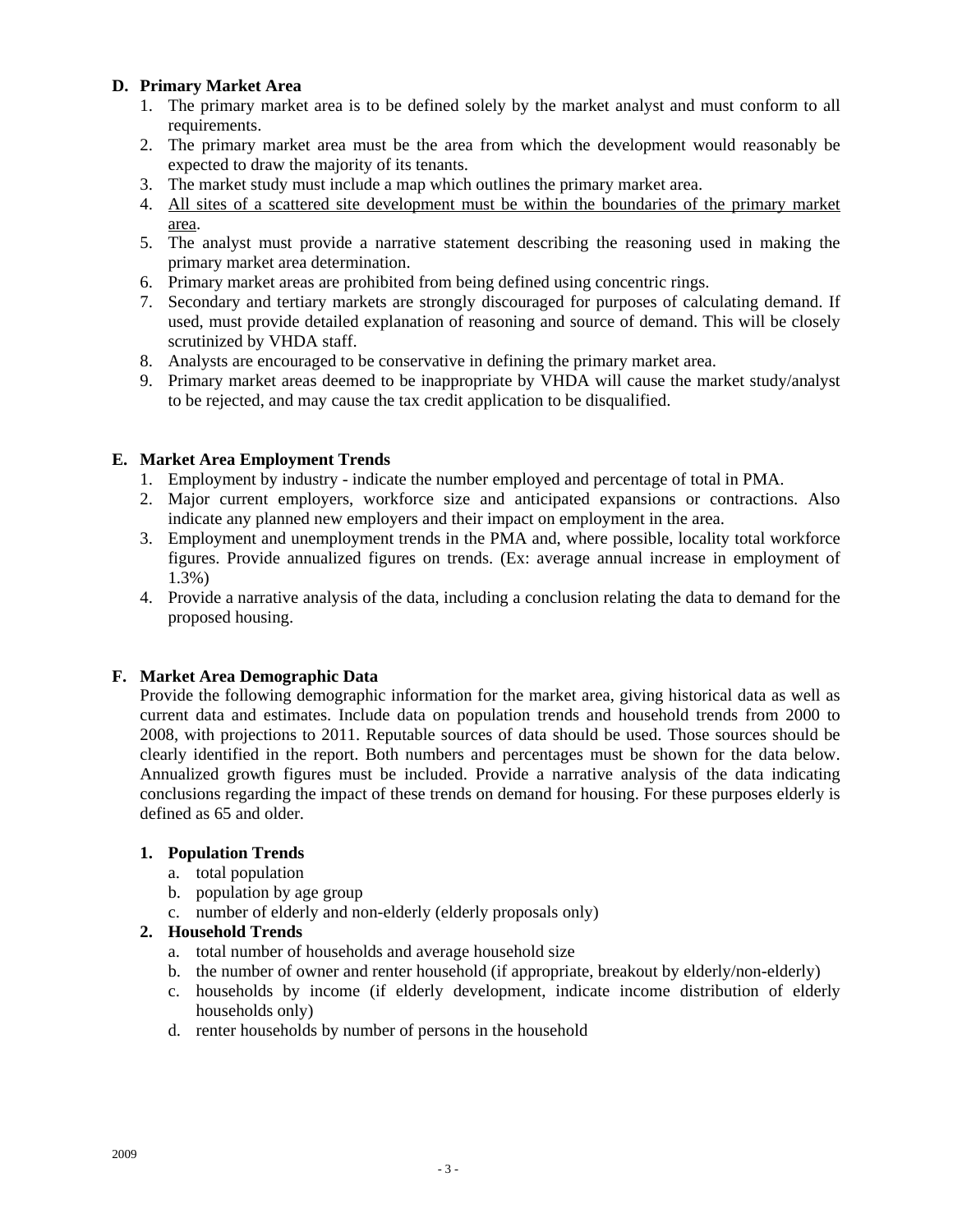# **G. Development-Specific Demand Analysis**

- **1. Income Restrictions:** Use the applicable income restrictions of the proposed development. Analysts must take the income and occupancy restrictions indicated in the tax credit application into account when estimating demand.
- **2. Affordability:** Analysts should assume that family households are able to pay no more than **35%** of gross income towards total housing costs and that elderly households are able to pay no more than **40%** of gross income towards total housing costs. The demand analysis must clearly indicate the minimum and maximum income range for each targeted group, as reflected in the table shown at paragraph II.G.4.

For applicants proposing developments with Section 8 project-based rental assistance analysts should use the lesser of maximum allowable tax credit rents or proposed rents based on income targeting indicated in the application in determining affordability.

For applicants proposing developments with market rate units, the analyst must make a reasonable determination of a maximum income level beyond which a household would not likely be a participant in the rental housing market. Assumptions used in making this determination must be clearly stated in the report.

- **3. Demand:** Data used in deriving demand must come from reputable sources, such as Claritas, the U.S. Census, etc. Demand must be derived from the following sources:
	- a. **Demand From New Rental Households**: Determine new units in the primary market area based on projected rental household growth. This is to be determined using 2008 as the base year and projecting forward to 2011. The projected population must be limited to the target group, age and income appropriate. Demand for each target group must be shown separately, as reflected in the table shown at paragraph II.G.4.

Demand estimates for proposals for elderly developments must be derived from household population aged 65 and older.

In instances where a significant number of proposed units (more than 20%) are comprised on three- and four-bedroom units, the analyst must refine the analysis by factoring in the number of large households, typically four or more persons. Failure to account for this may result in overstated demand.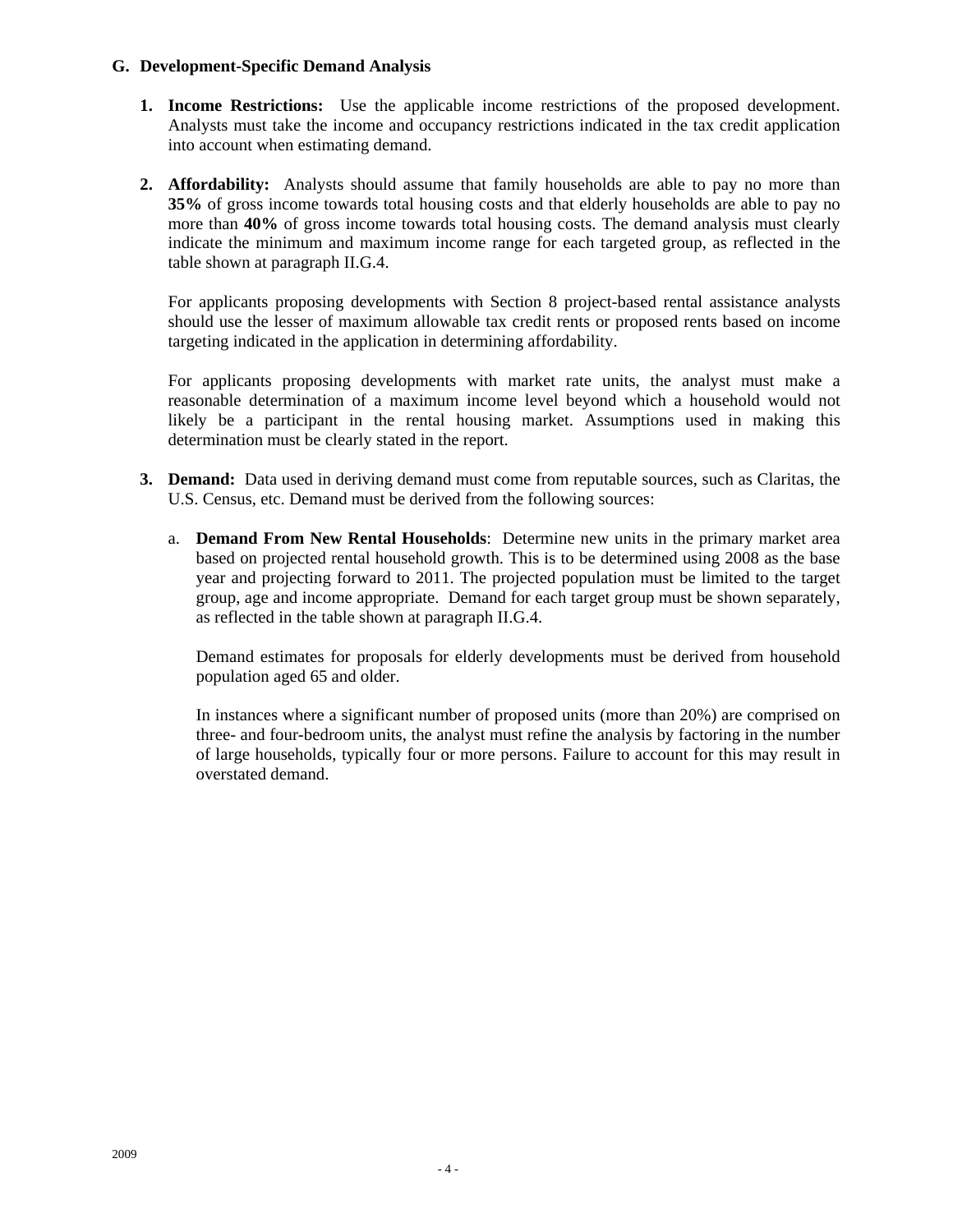- b. **Demand From Existing Households**: To be derived from the 2000 census:
	- **Rent over-burdened households**, if any, within the age group, income group and renters targeted for the proposed development. Over-burdened should be assumed to mean those households paying more than 35% of gross income (40% if elderly) for gross rent. Analysts are encouraged to be conservative in this regard.
	- **Households in substandard housing** (overcrowded and/or lack of plumbing): Must be age and income group appropriate. Analysts must use their knowledge of the market area and the proposed development to determine if demand from this source is realistic. Analysts are encouraged to be conservative in this regard.
	- **Elderly homeowners likely to convert to rental housing**: This component may not comprise more than 20% of total demand. The analyst must provide a narrative describing how these numbers were derived. Analysts are encouraged to be conservative in this regard.
	- **Existing qualifying tenants likely to remain after renovation**: This component of demand applies only to existing developments undergoing rehabilitation.

The sum of demand from rental household growth and demand from all components of existing households will constitute **Total Demand**.

- 4. **Net Demand Methodology For Capture Rate and Absorption Period**: Analysts are required to use net demand in calculating capture rates and the absorption period. Net demand should be determined by subtracting the supply of vacant comparable units in the PMA, completed or pipeline, from total demand. Vacancies in developments placed in service that have not yet reached stabilized occupancy (95%) must also be included in supply.
	- a. **Capture Rate**: Calculated by dividing the number of units in the proposed development by net demand. Demand and capture rates must be calculated for each income target group and bedroom size being proposed. Analysts must provide a narrative analysis of this data as it pertains to market feasibility of the proposed development.
	- b. **Absorption Period**: This will be defined as the estimated time for the development to reach occupancy of 95%. This analysis should consider new rental household growth, the supply of competitive units, trends in stabilization rates of comparable properties, etc.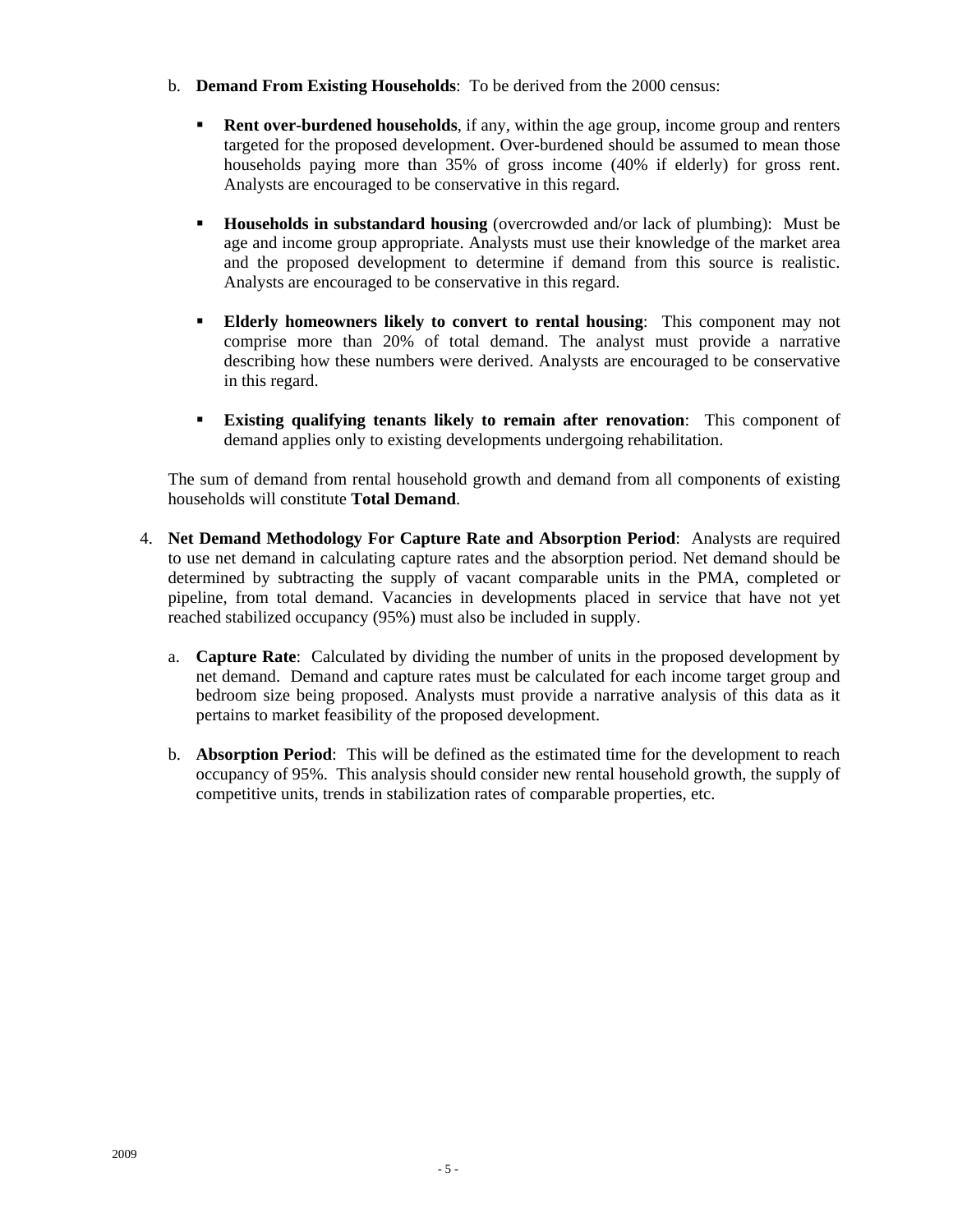Demand, Supply, Net Demand and Total Absorption Period should be indicated in the following format:

| <b>Income Restrictions:</b>                       | Up to 40%<br>(min. income to<br>max. income) | Up to $50%$<br>(min. income to<br>max. income) | Up to $60\%$<br>(min. income to<br>max. income) | <b>Market Rate</b><br>(min. income to<br>max. income) |
|---------------------------------------------------|----------------------------------------------|------------------------------------------------|-------------------------------------------------|-------------------------------------------------------|
| New Rental Households                             |                                              |                                                |                                                 |                                                       |
| <b>PLUS</b>                                       |                                              |                                                |                                                 |                                                       |
| <b>Existing Households - Rent</b><br>Overburdened |                                              |                                                |                                                 |                                                       |
| <b>PLUS</b>                                       |                                              |                                                |                                                 |                                                       |
| Existing Households - Substandard                 |                                              |                                                |                                                 |                                                       |
| Housing                                           |                                              |                                                |                                                 |                                                       |
| <b>PLUS</b>                                       |                                              |                                                |                                                 |                                                       |
| Elderly Homeowners Likely To                      |                                              |                                                |                                                 |                                                       |
| <b>Convert To Rental Housing</b>                  |                                              |                                                |                                                 |                                                       |
| <b>PLUS</b>                                       |                                              |                                                |                                                 |                                                       |
| Existing qualifying tenants likely to             |                                              |                                                |                                                 |                                                       |
| remain after renovation                           |                                              |                                                |                                                 |                                                       |
| <b>EQUALS</b>                                     |                                              |                                                |                                                 |                                                       |
| <b>Total Demand</b>                               |                                              |                                                |                                                 |                                                       |
| <b>MINUS</b>                                      |                                              |                                                |                                                 |                                                       |
| <b>Supply</b> (includes directly comparable       |                                              |                                                |                                                 |                                                       |
| vacant units completed or in pipeline             |                                              |                                                |                                                 |                                                       |
| in the PMA)                                       |                                              |                                                |                                                 |                                                       |
| <b>EQUALS</b>                                     |                                              |                                                |                                                 |                                                       |
| <b>NET DEMAND</b>                                 |                                              |                                                |                                                 |                                                       |
|                                                   |                                              |                                                |                                                 |                                                       |
| <b>ABSORPTION PERIOD</b>                          |                                              |                                                |                                                 |                                                       |

# **H. Supply Analysis** (Comparable Rental Properties)

The analyst must provide an analysis of comparable multifamily developments in the PMA which adequately describes the conditions in that market area. The analyst must contact all developments listed in the analysis, and must indicate the date, individual contacted and method of contact made at each property. All Low Income Housing Tax Credit developments located within the primary market area must be included in the analysis. All other properties that would compete with, or be affected by the proposed development must also be included in the analysis. The analyst must discuss the current level of demand for these developments and indicate the impact that the proposed property would have on the occupancy of these developments.

The analyst must describe all multifamily housing developments located within the PMA which are under construction, or otherwise in the pipeline. Proposed rural developments for which a sufficient number of comparables does not exist, the analyst must select at least three (3) developments in adjacent localities with similar characteristics to be included in the analysis.

Properties selected to be comparables must be appropriately deemed so. The analyst must state which developments are most directly comparable and why. Family and elderly developments should not be considered as competitive with each other.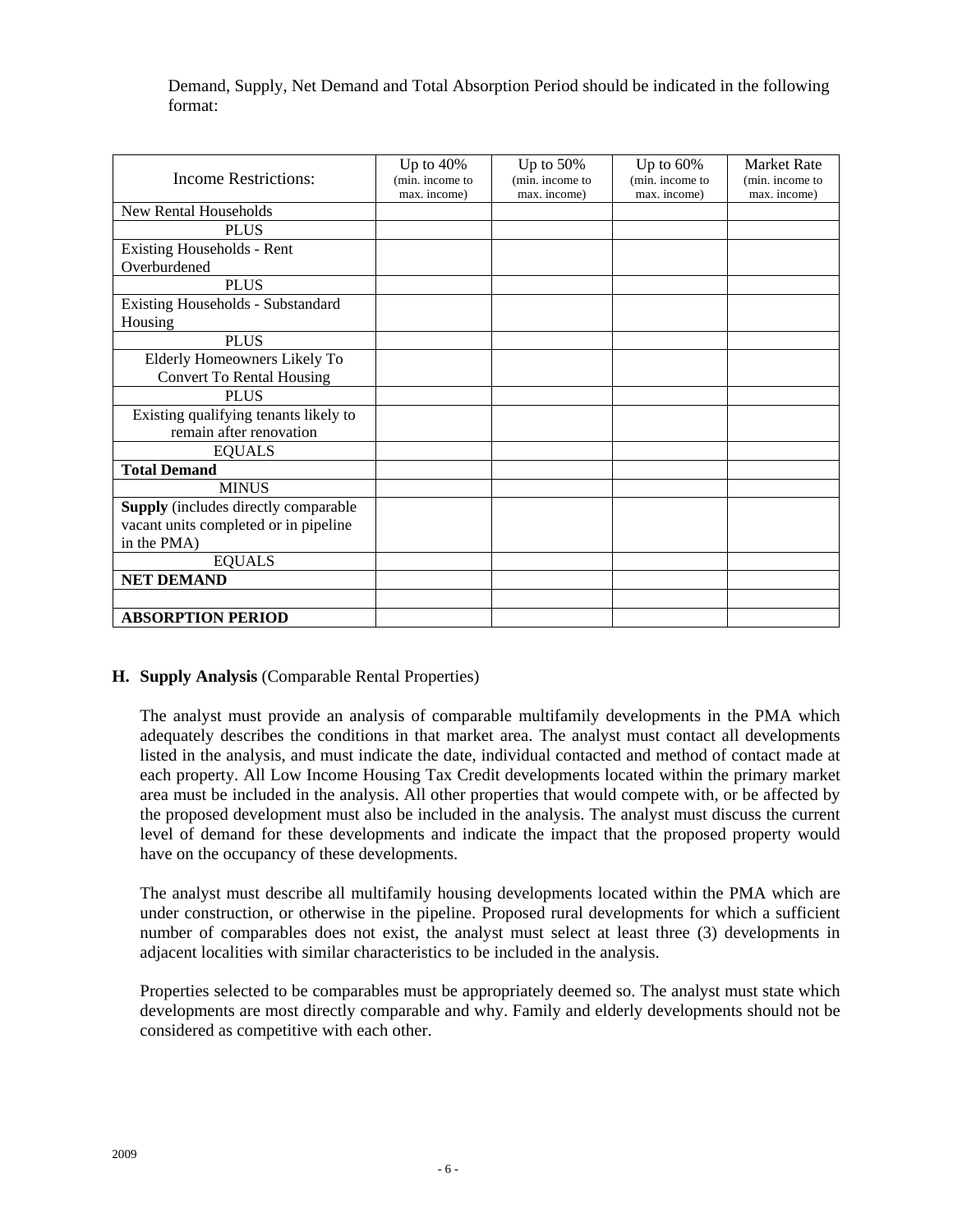The following information must be listed for each comparable property:

- 1. Name, address & phone number of the development
- 2. Indicate family or elderly
- 3. Photographs
- 4. Breakdown of unit sizes by bedroom count
- 5. Square footage of each comparable unit type
- 6. Monthly rents and utility allowances
- 7. Age of development
- 8. List of amenities
- 9. Concessions offered, if any
- 10. Vacancy rates by bedroom count
- 11. Number of units receiving project based rental assistance
- 12. Federal or state assistance to the development should be noted

Data should be provided in a chart or table so as to facilitate comparison among the properties.

- **I. Conclusions and Recommendations**:Market analysts must provide a conclusion of the development as proposed in terms of market feasibility. If the analyst determines that modifications to the proposal could enhance market feasibility of the development, then those recommendations should be indicated in this section of the report. Any changes to capture rates or the absorption period resulting from those recommendations should be indicated as well.
- **J. Market Study Analyst Statement of Experience:** The study must contain the preparer's résumé and statement of experience.
- **K. Statement and Signature Requirements**: The market study must conclude with the following specific language and signature of the analyst:

I affirm that I have made a physical inspection of the site and market area. I also affirm that the appropriate information has been used in the comprehensive evaluation of the need and demand for the proposed rental units. To the best of my knowledge the market can support the demand shown in this study. I understand that any misrepresentation in this statement may result in the denial of participation in the Low Income Housing Tax Credit Program in Virginia as administered by the Virginia Housing Development Authority. I also affirm that neither I nor anyone at my firm has any interest in the proposed development or relationship with the ownership entity. In addition, I affirm that neither I nor anyone at my firm nor anyone acting on behalf of my firm in connection with the preparation of this report has communicated to others that my firm is representing VHDA or in any way acting for, at the request of, or on behalf of VHDA Finally, I affirm that compensation for my services is not contingent upon this development receiving a reservation or allocation of tax credits.

Market Analyst Date

\_\_\_\_\_\_\_\_\_\_\_\_\_\_\_\_\_\_\_\_\_\_\_\_\_\_\_\_\_\_\_\_\_ \_\_\_\_\_\_\_\_\_\_\_\_\_\_\_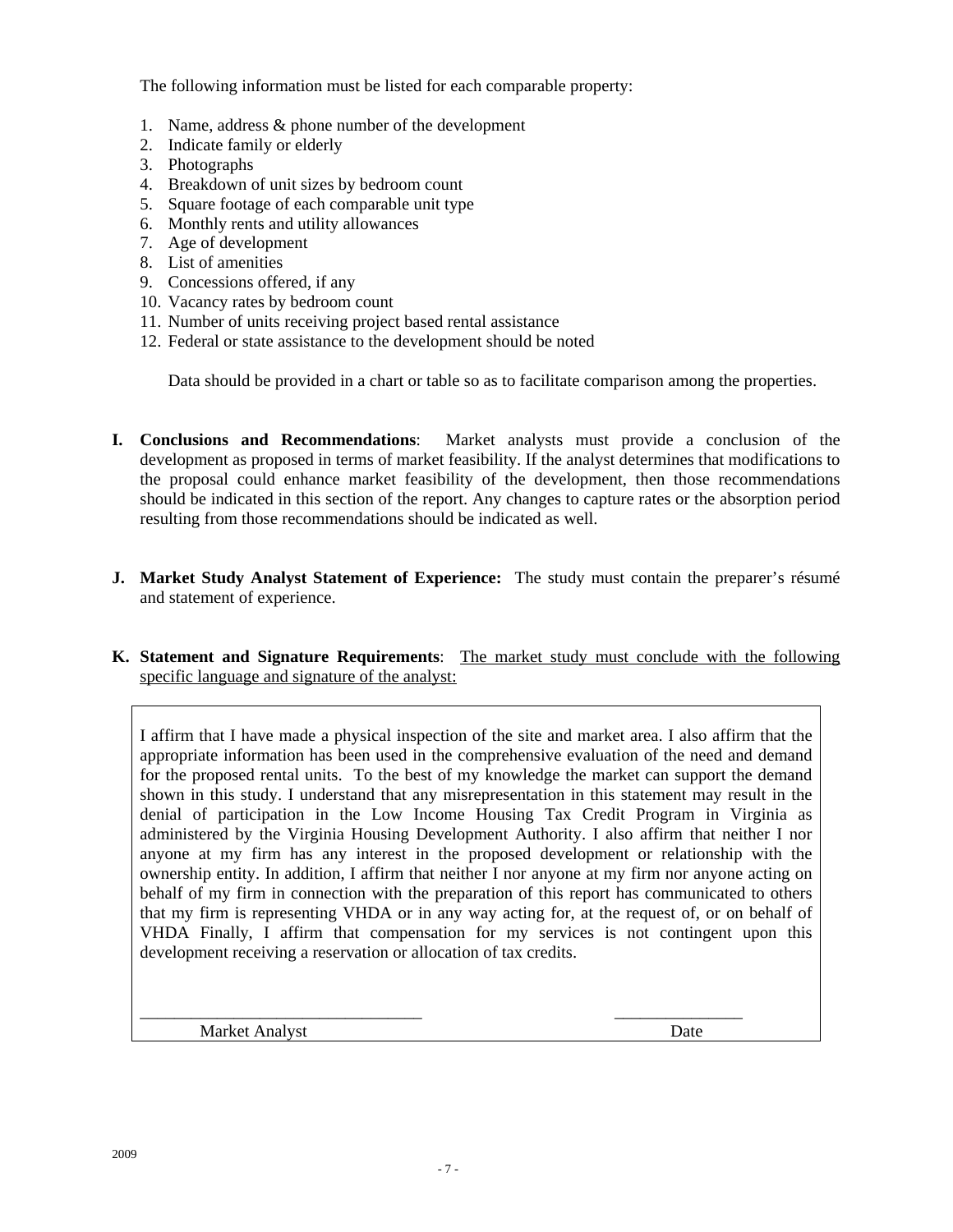# **List of Analysts Who Have Submitted Market Studies to VHDA As of 1/22/09**

### **Community Research Services, LLC**

Kelly Murdock Suite 107 2380 Science Parkway Okemos, MI 48864 Phone: 517-827-6411 <mailto:kmurdock@cr-services.com><http://www.cr-services.com/>

### **Downing & Associates**

Connie Downing 610 Butterwood Ct. Powhatan, VA 23139 Phone: 804-403-3075 [http://downingresearch@comcast.net](http://downingresearch@comcast.net/) [mailto:conniedowning@verizon.net](mailto:conniedowning@comcast.net)

#### **Eberhart Associates**

Channa A. Eberhart 1819 Main Road Phippsburg, ME 04562 Phone: 207-389-1394 <mailto:ceberhart@eberhartassoc.com>

## **Fielder Group Market Research**

Elizabeth Fielder P.O. Box 21986 Lexington, KY 40522-1986 Phone: 850-260-1200 <mailto:erfielder@fieldergroup.com>

#### **Gill Group, Inc.**

Cash Gill Chad Gill 512 N. One Mile Road P.O. Box 784 Dexter, MO 63841 Phone: 573-624-6614 <mailto:cash.gill@gillgroup.com> <mailto:chad.gill@gillgroup.com> **[http://www.gillgroup.com](http://www.gillgroup.com/)**

#### **HK Meridian**

Kelli Kline, MAI Suite 204 One Harbison Way Columbia, SC 29212 Phone: 803-407-6446 <mailto:kelli@hkmeridian.com>

#### **Housing Advisors**

Douglas P. Koch, MAI, AICP 63 Avalon Road Waban, MA 02468 Phone: 617-558-9070 <mailto:DKHousingAdvisor@hotmail.com>

#### **JCR Realty Advisors**

John Rocker 3211 Fremont Avenue South Minneapolis, MN 55408 Phone: 612-825-4110 <mailto:john.rocker@jcrrealtyadvisors.com>

#### **Allen & Associates Consulting**  Jeff Carroll 3116 Glen Summit Dr. Charlotte, NC 28270 Phone: 704-905-2276 <mailto:jcarroll@allenadvisors.com>

### **Axial Advisory Group, LLC**

Larry Colorito 801 Volvo Parkway #109-211 Chesapeake, VA 23320 Phone: 757-410-1222 <mailto:lcolorito@axialadvisory.com> [www.axialadvisory.com](http://www.axialadvisory.com/)

### **Bay Area Economics**

Nancy Fox, AICP Suite 613 8630 Fenton Street Silver Spring, MD 20910 Phone: 301-589-6660 <mailto:nancyfox@bae1.com>

#### **Joseph J. Blake & Associates, Inc.**

Thomas J. Shields, MAI Principal/Regional Manager Suite 530 1054  $31<sup>st</sup>$  Street, NW Washington, DC 20007 Phone: 202-342-5577 <mailto:tshields@blakeglobal.com>

## **H. Joel Carlson, Real Estate Consultant**  H. Joel Carlson

12405 Julius Street Tampa, FL 33612 Phone: 813-932-7966 <mailto:hjc@ij.net>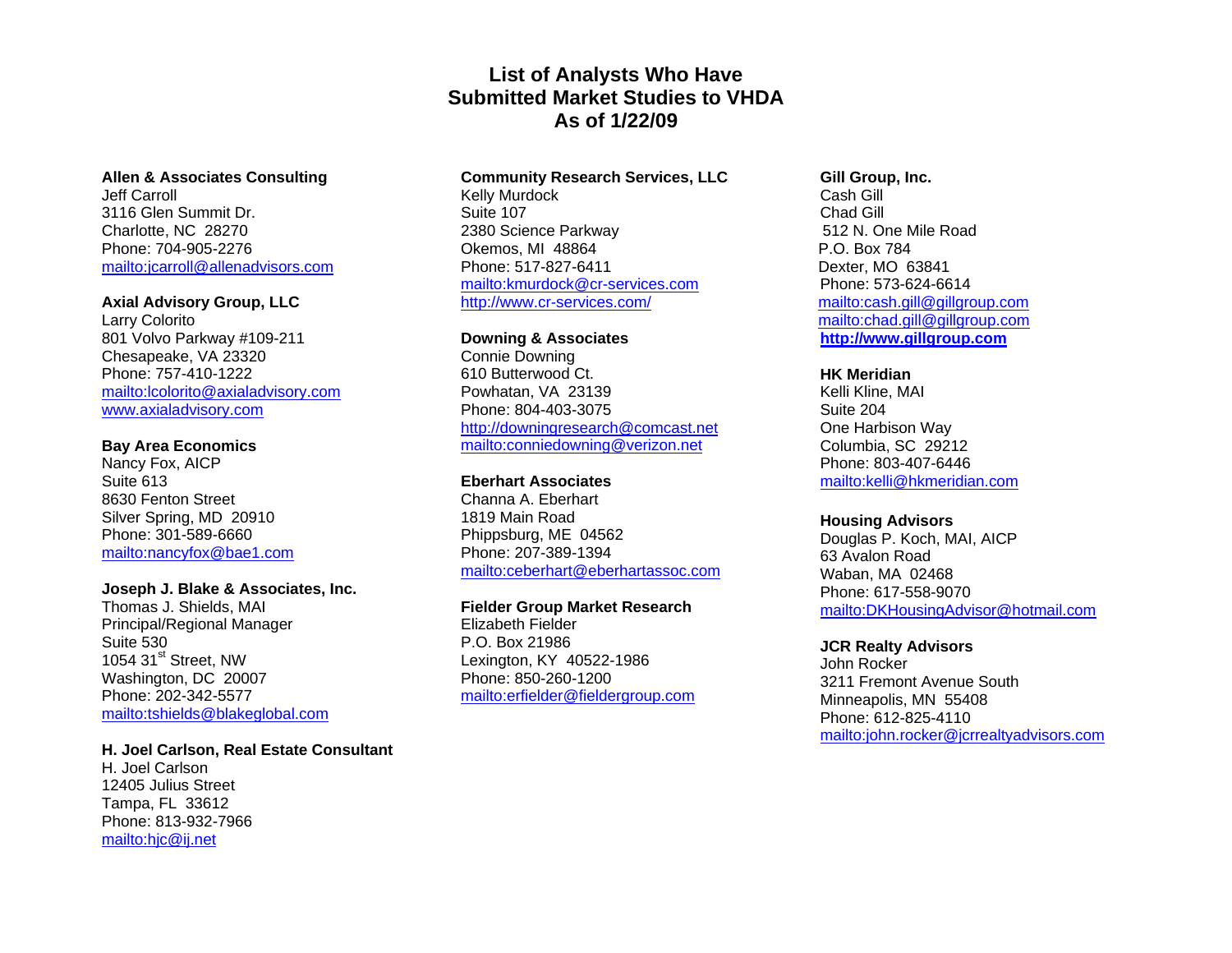#### **Koontz & Salinger**

Jerry M. Koontz P.O. Box 37523 Raleigh, NC 27627 Phone: 919-362-9085 <mailto:vonkoontz@aol.com>

#### **Knight Dorin & Rountrey**

Bill Hopkins, MAI Suite A 9157 Atlee Road Mechanicsville, VA 23116 Phone : 804-427-6001 x 11 <mailto:bhopkins@wahappraisals.roacoxmail.com>

## **Lipman Frizzell & Mitchell, LLC**

Joanne Andrews Joseph M. Cronyn Three Centre Park 8815 Centre Park Dr., Suite 200 Columbia, MD 21045 Phone: 410-423-2376 Phone: 410-423-2372 <mailto:jandrews@lfmvalue.com> <mailto:jcronyn@lfmvalue.com>

#### **MGMiller Valuations**

Michael G. Miller, MAI, SRA, CCIM 5316 Patterson Ave Richmond, VA 23226 Phone: 804-288-9583 <mailto:mikem@mgmiller.com> [http://www.mgmiller.com](http://www.mgmiller.com/)

## **Novagradac & Company, LLP**

H. Blair Kincer, MAI 4520 East-West Highway #615 Bethesda, MD 20814 Phone: 240-235-1701 <mailto:blair.kincer@novoco.com>

## **Real Property Research Group, Inc.**

Bob Lefenfeld Suite 450 10400 Little Patuxent Parkway Columbia, MD 21044 Phone: 410-772-1004 <mailto:bob@rprg.net>

# **Robert Charles Lesser & Co., LLC**

Bob Lesser Suite 300 7200 Wisconsin Ave. Bethesda, MD 20814 Phone: 301-907-6600 <http://www.rclco.com/>

## **RLJ & Company**

Randy L. Josepher 1024 Lake Charles Drive Roswell, GA 30075 Phone: 770-640-7313 <mailto:rjosepher@charter.net>

## **Shaw Research & Consulting**

Steven Shaw P.O. Box 38 Bad Axe, MI 48413 Phone : 989-415-3554 [mailto :steveshaw@shaw-research.com](mailto:steveshaw@shaw-research.com)

## **S. Patz & Associates, Inc.**

Stuart M. Patz Suite 400 46175 Westlake Drive Potomac Falls, VA 20165 Phone: 703-421-8101 <mailto:Spatzec@aol.com>

#### **Southeastern Consulting Group**

William F. Cantrell Suite 104 6030 Bethelview Road Cumming, GA 30040 Phone: 770-781-5202 <mailto:bill@secgrp.net>

## **TAI Realty Advisors, Ltd.**

Brian Trossen, Director Suite 400 18528 Perdido Bay Terrace Leesburg, VA 20176 Phone: 703-779-1735 <mailto:TAIRealty@aol.com>

#### **The Danter Company**

Ken Danter 363 East Town Street Columbus, OH 43215 Phone: 614-221-9096 <mailto:kend@danter.com><http://www.danter.com/>

## **Tremont Consultants**

Eugene F. Nolan Suite 100 4004 Penhurst Drive Marietta, GA 30062-6161 Phone: 770-578-4552 [mailto: genenolan@mindspring.com](mailto:%20genenolan@mindspring.com)

# **Vogt Williams & Bowen LLC**

Tim Williams 869 W. Goodale Blvd. Columbus, OH 43212 Phone: 614-225-9500 <mailto:timw@vwbresearch.com>

#### **John Wall & Associates**

John Wall P.O. Box 1169 Anderson, SC 29622 Phone: 864-261-3147 [mailto:jwa\\_ofc@bellsouth.net](mailto:jwa_ofc@bellsouth.net)

#### **Waverly Research Group, Inc.**

Don Robinson 5015 Silverton Ct. Las Cruces, NM 88011 Phone: 505-522-3400 <mailto:waverlygroup@qwest.net>